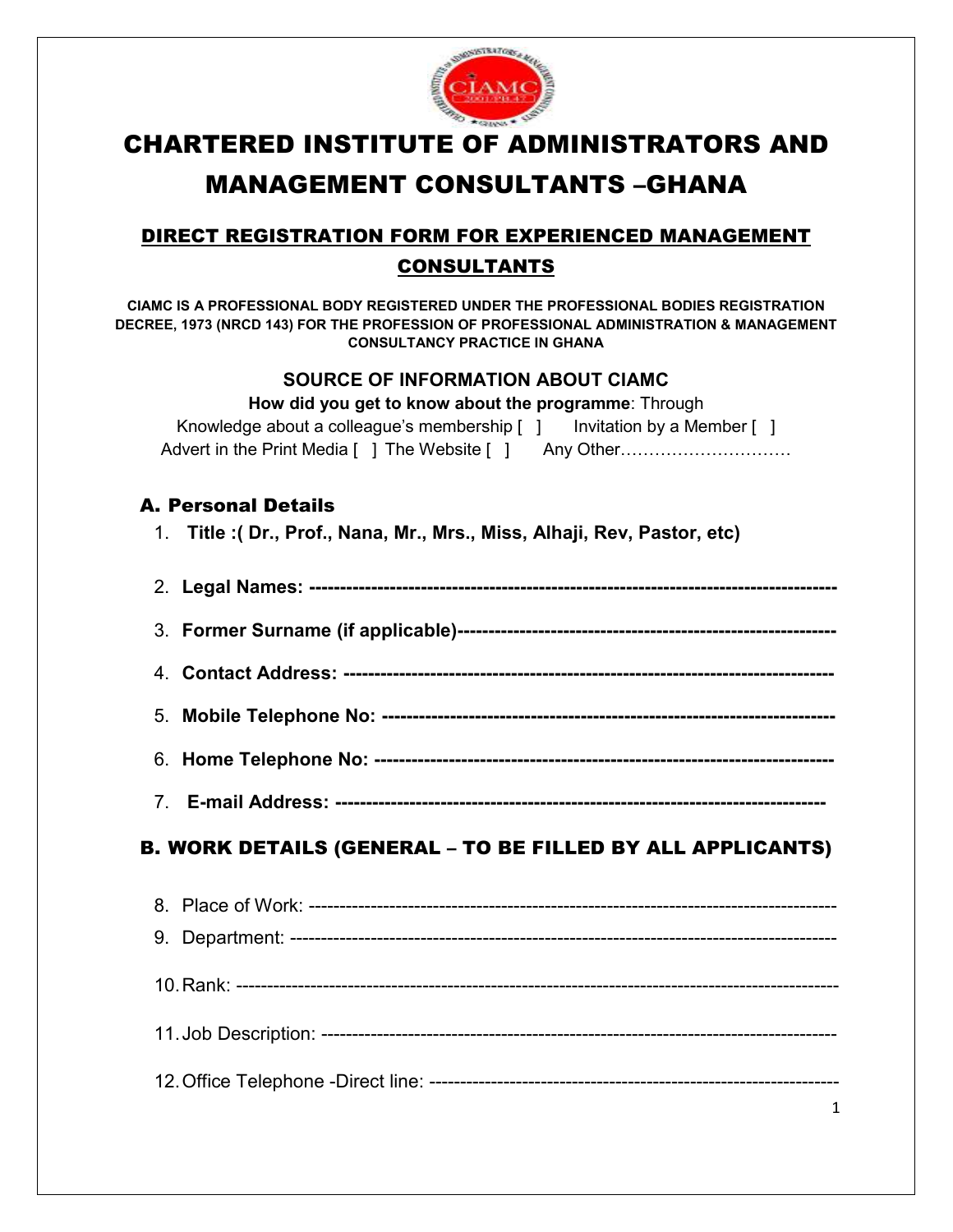# C. WORK DETAILS- (MANAGEMENT CONSULTANCY PRACTICE)

19. Main Specialty Areas **Business Process re-engineering Change Management** 

 $\overline{2}$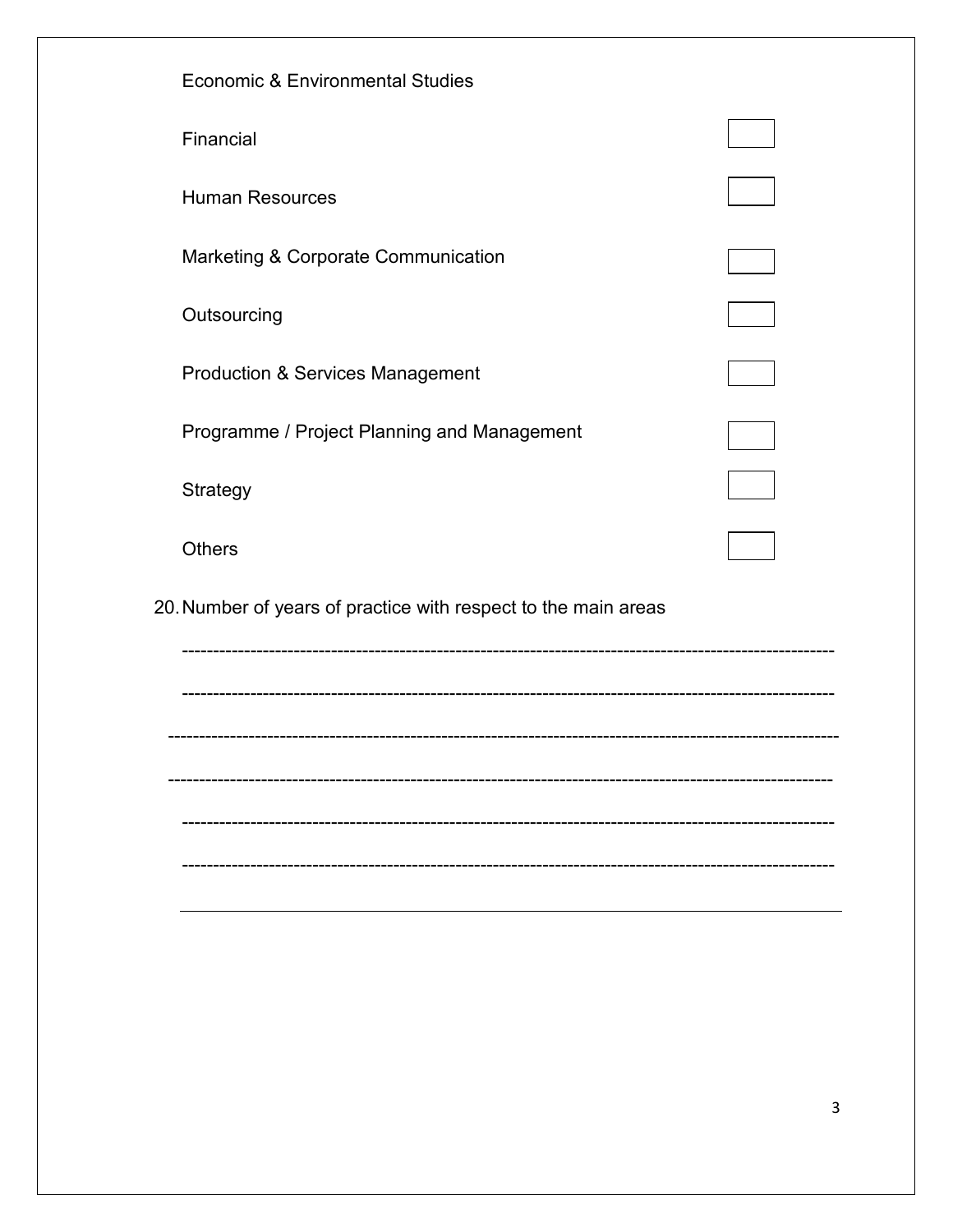### D. CLIENT REFERENCES

Please provide contact details for five clients on whose project you have worked in the last two years.

Referees should, as far as possible, reflecting the range of skills and Experience of the applicant and be drawn from at least two service areas.

| 1 <sup>st</sup> Client reference |  |
|----------------------------------|--|
| <b>Contact Person's Name:</b>    |  |
| Job Title:                       |  |
| Organization:                    |  |
| Address:                         |  |
|                                  |  |
| Telephone:                       |  |
| Fax:                             |  |
| E-mail:                          |  |
| Project(s)                       |  |
|                                  |  |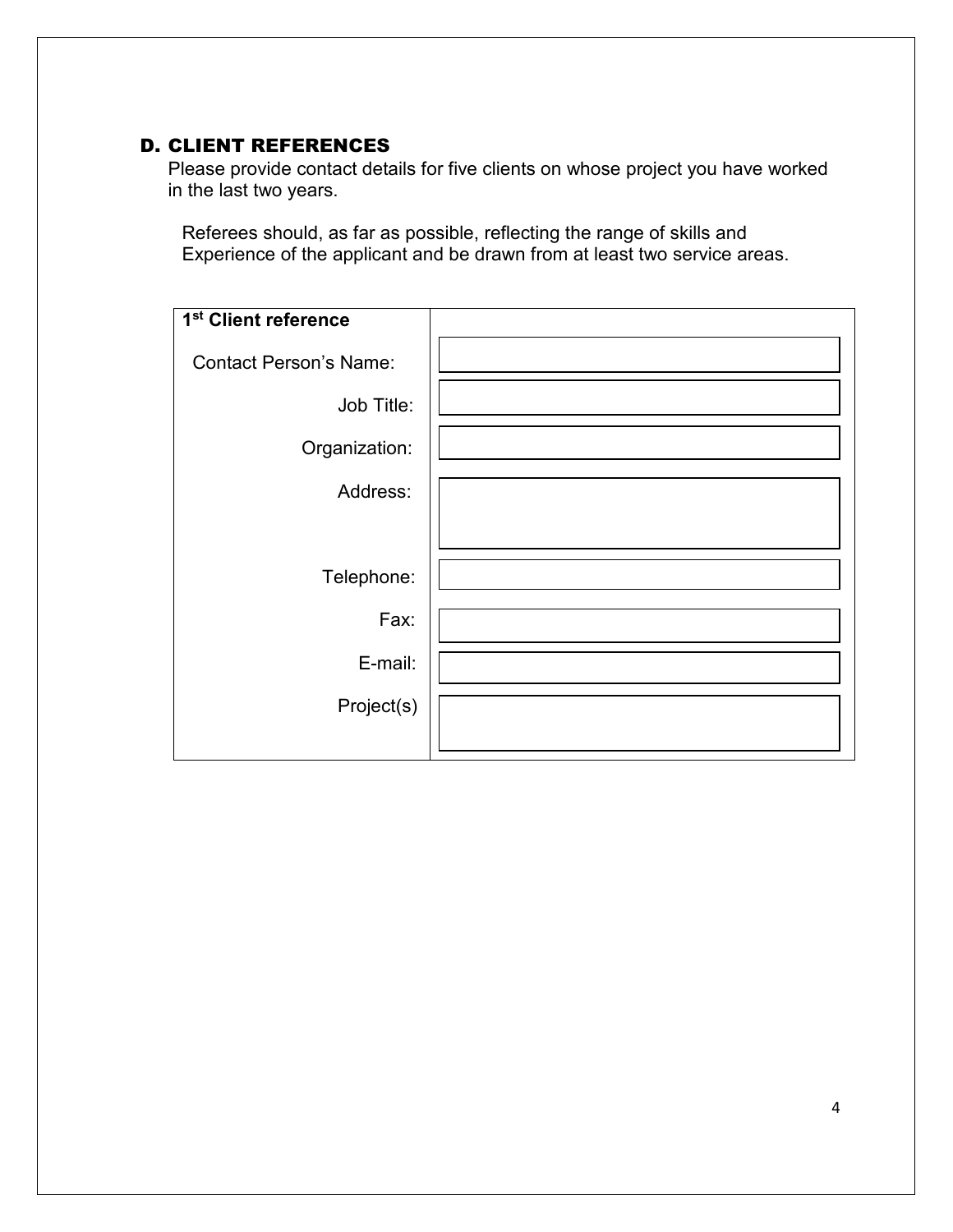| 2 <sup>nd</sup> Client reference |  |
|----------------------------------|--|
| <b>Contact Person's Name:</b>    |  |
| Job Title:                       |  |
| Organization:                    |  |
| Address:                         |  |
|                                  |  |
| Telephone:                       |  |
| Fax:                             |  |
| E-mail:                          |  |
| Project(s)                       |  |
|                                  |  |
|                                  |  |
| 3rd Client Reference             |  |
| <b>Contact Person's Name:</b>    |  |
| Job Title:                       |  |
| Organization:                    |  |
| Address:                         |  |
|                                  |  |
| Telephone:                       |  |
| Fax:                             |  |
| E-mail:                          |  |
| Project(s)                       |  |
|                                  |  |
| 4 <sup>th</sup> Client Reference |  |
|                                  |  |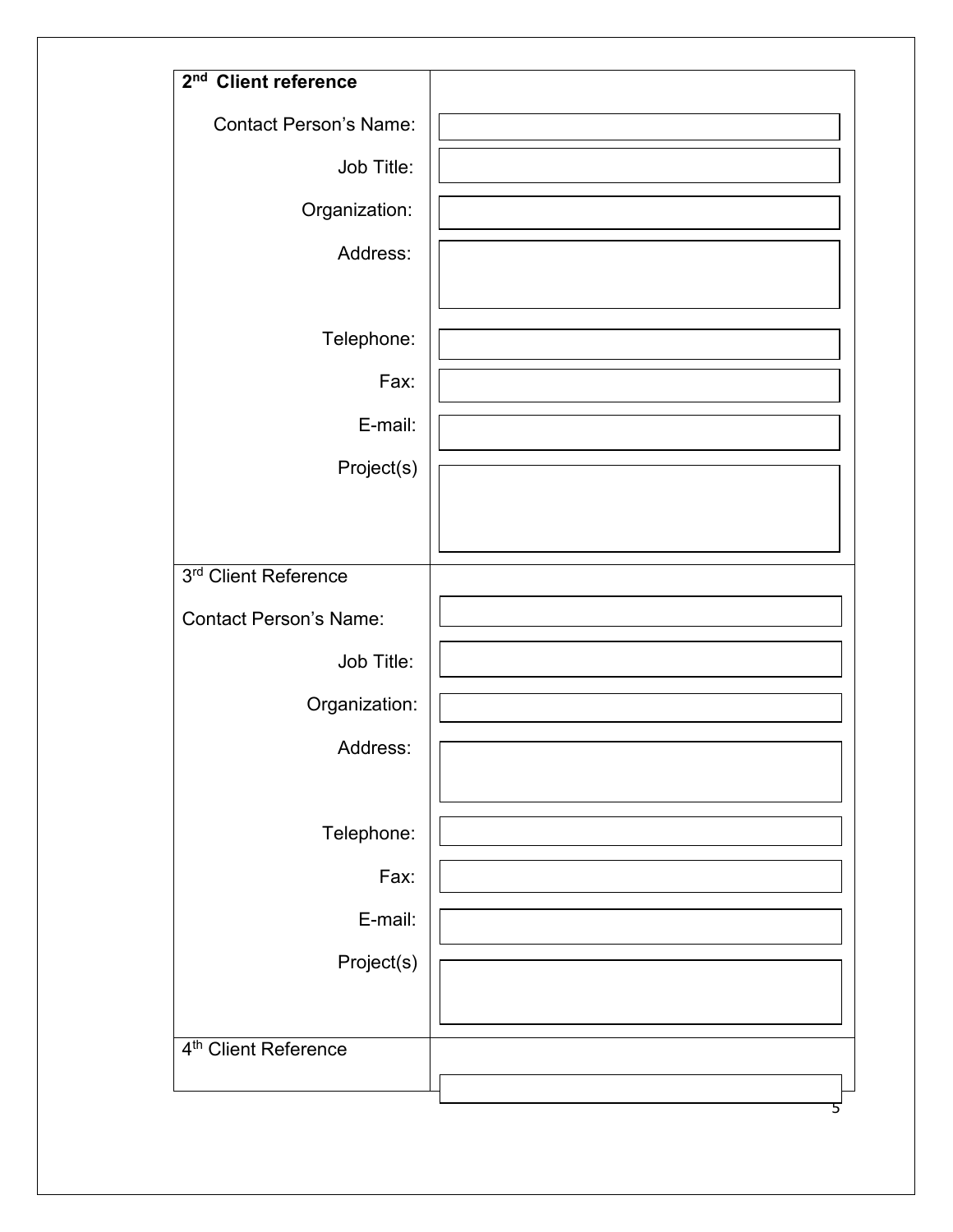| <b>Contact Person's Name:</b> |  |
|-------------------------------|--|
|                               |  |
| Job Title:                    |  |
|                               |  |
| Organization:                 |  |
|                               |  |
| Address:                      |  |
|                               |  |
|                               |  |
| Telephone:                    |  |
|                               |  |
| Fax:                          |  |
|                               |  |
| E-mail:                       |  |
|                               |  |
| Project(s)                    |  |
|                               |  |
|                               |  |
|                               |  |

# Client References

| 5 <sup>th</sup> Client Reference |  |
|----------------------------------|--|
| <b>Contact Person's Name:</b>    |  |
| Job Title:                       |  |
| Organization:                    |  |
| Address:                         |  |
|                                  |  |
| Telephone:                       |  |
| Fax:                             |  |
| E-mail:                          |  |
| Project(s)                       |  |
|                                  |  |
|                                  |  |

(Continued)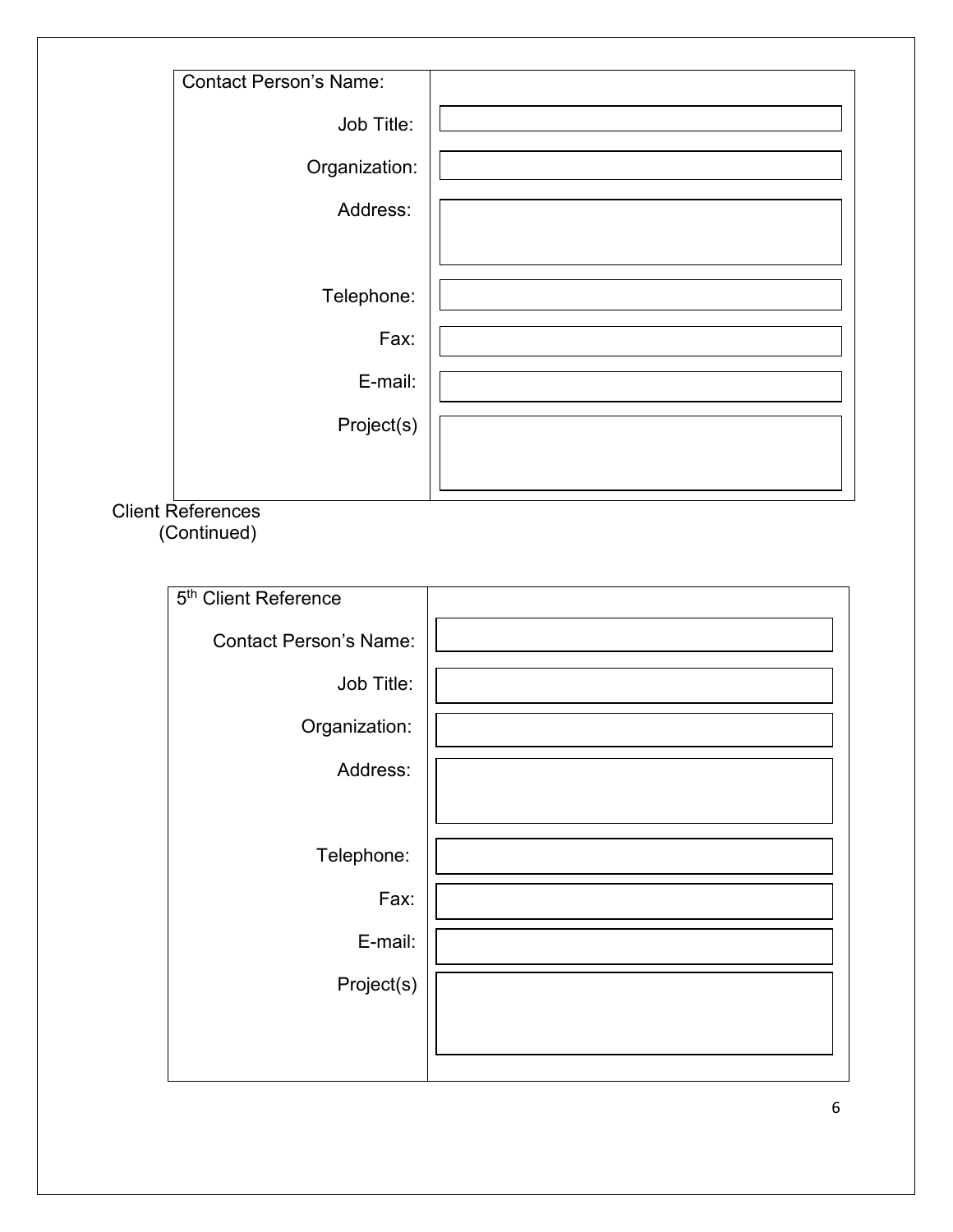### E. EDUCATIONAL/ PROFESSIONAL QUALIFICATION

| E. Highest Educational Qualification held & date:                             |
|-------------------------------------------------------------------------------|
|                                                                               |
|                                                                               |
|                                                                               |
|                                                                               |
|                                                                               |
| F. Highest Professional Qualification held & date:                            |
|                                                                               |
|                                                                               |
|                                                                               |
|                                                                               |
|                                                                               |
|                                                                               |
| G. List of Seminars, & in- service courses and workshops attended with dates: |
|                                                                               |
|                                                                               |
|                                                                               |
|                                                                               |
|                                                                               |
|                                                                               |
|                                                                               |
|                                                                               |
|                                                                               |
|                                                                               |
|                                                                               |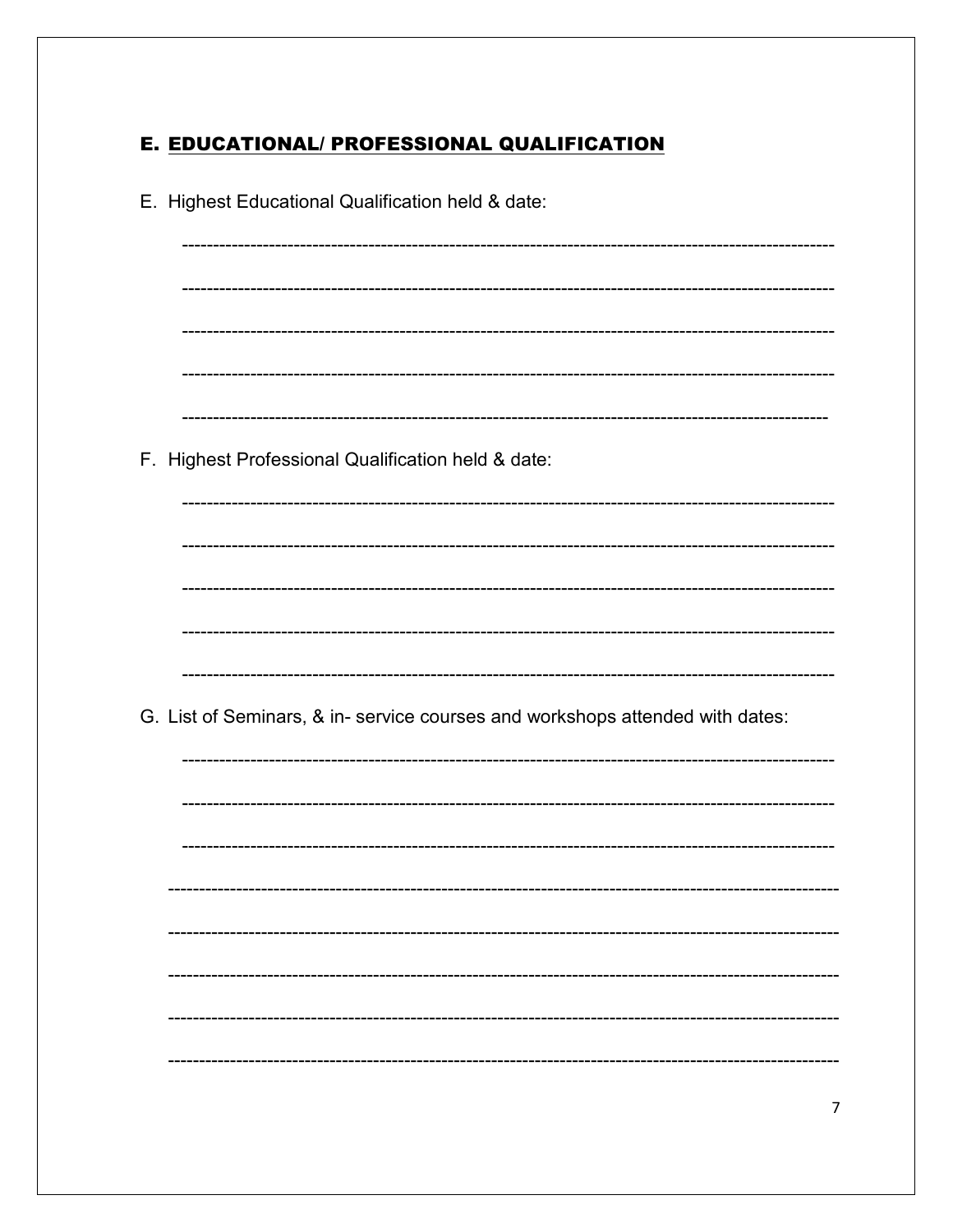Ongoing Course & date of expected completion:

 --------------------------------------------------------------------------------------------------------- --------------------------------------------------------------------------------------------------------- ---------------------------------------------------------------------------------------------------------

------------------------------------------------------------------------------------------------------------

------------------------------------------------------------------------------------------------------------

## DOCUMENTS TO SUBMIT WITH THIS APPLICATION

- 1. 4 (stamp size) passport photograph
- 2. Copy of Transcript of Academic Record
- 3. Copies of Certificates of in –service seminars and short courses attended
- 4. A copy of current Curriculum Vitae (CV)
- 5. Membership Registration Fee of Three Hundred and Fifty Ghana cedis (GH¢350.00)
- 6. Application fee of Five Hundred Ghana Cedis (GH¢500.00)

## DECLARATION

I hereby declare to the best of my knowledge that all documents and information submitted or made available by me for the process of this application are true and complete.

I understand that CIAMC reserves the right at any stage to withdraw a place which has been offered to me, or cancel my membership registration, which has been made on the basis of incomplete information.

----------------------------------------

Applicant's Signature & Date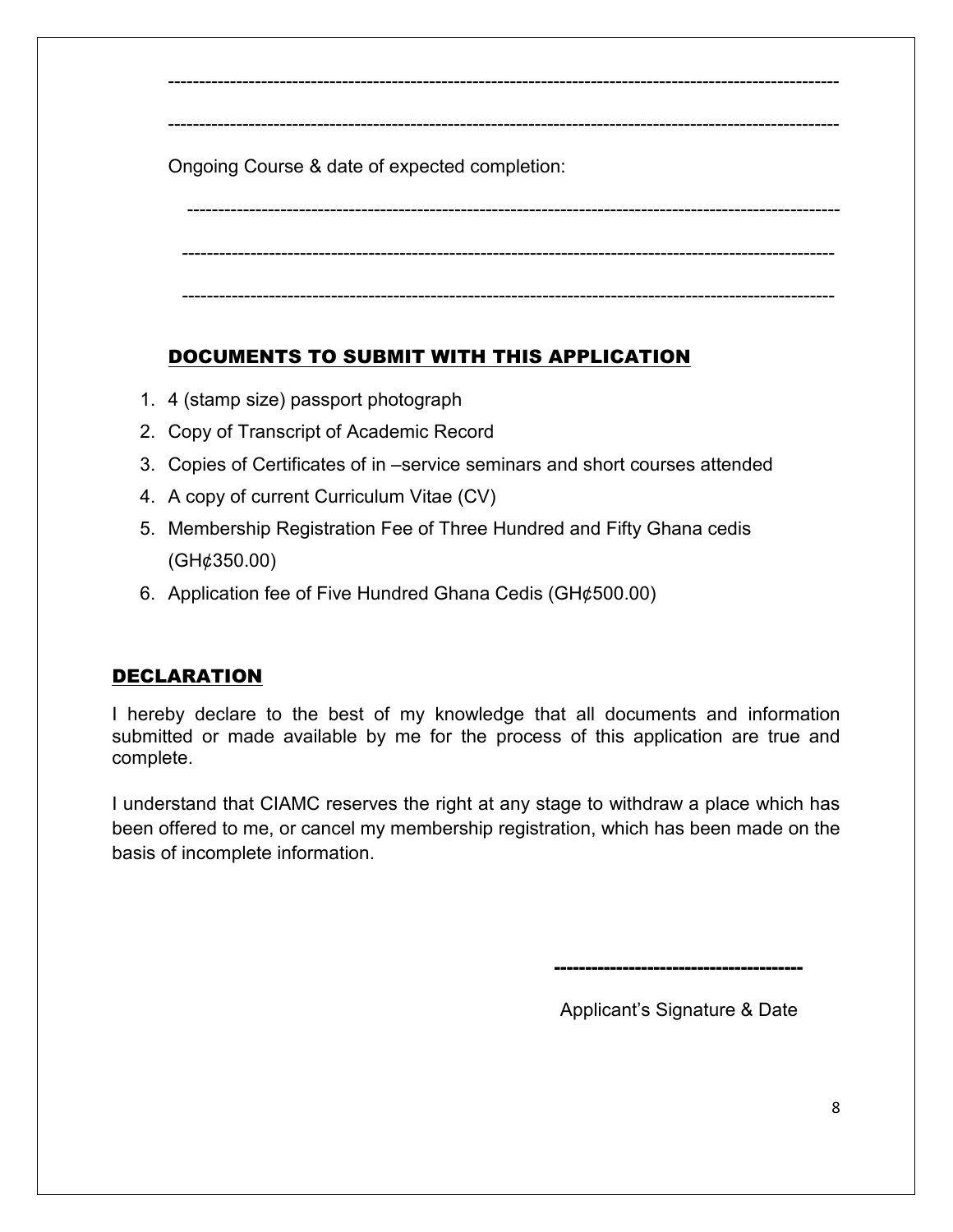**FURTHER INFORMATION:** (write any other information that you think might enhance your admission into the Institute)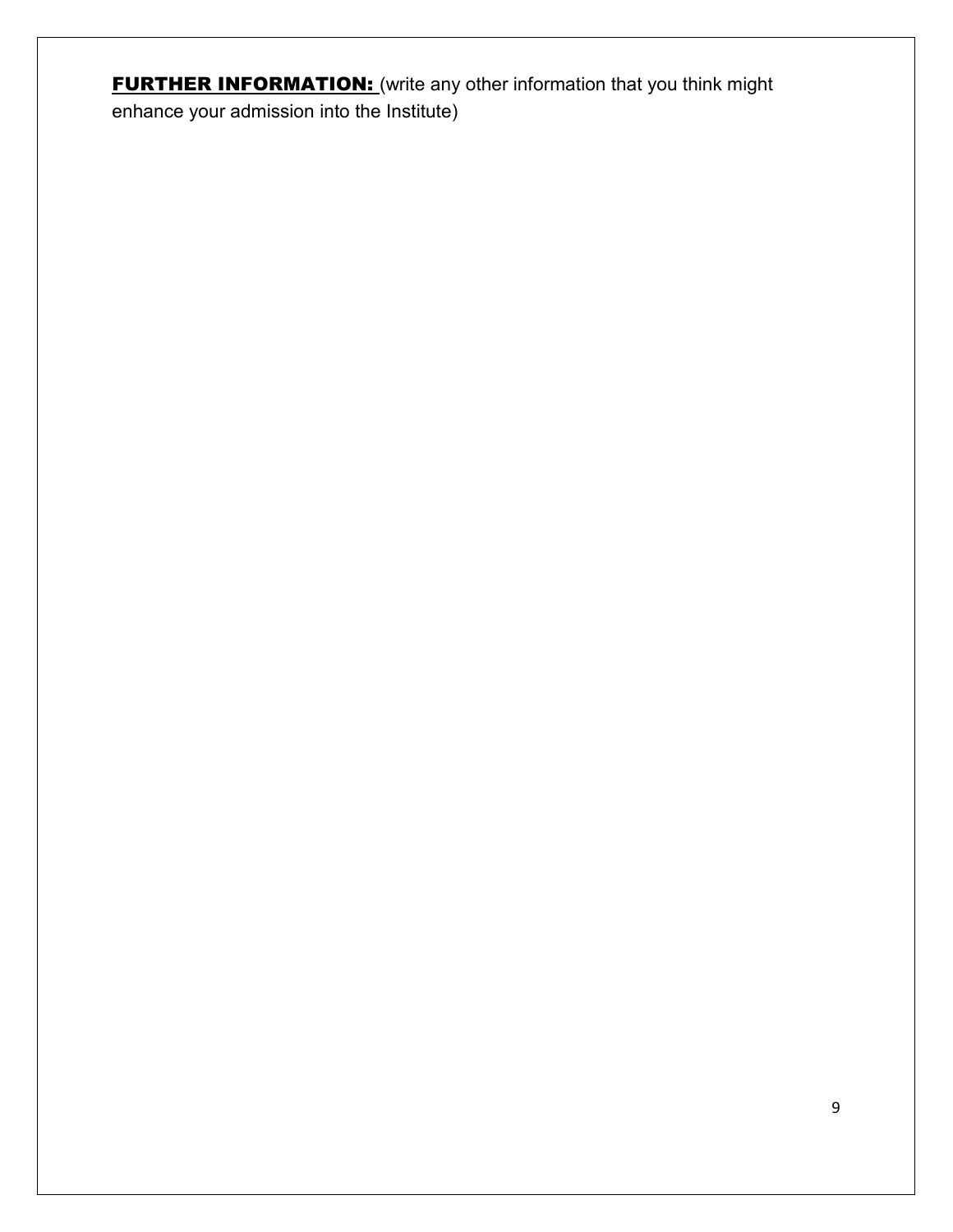# FOR ADMISSION COMMITTEE'S USE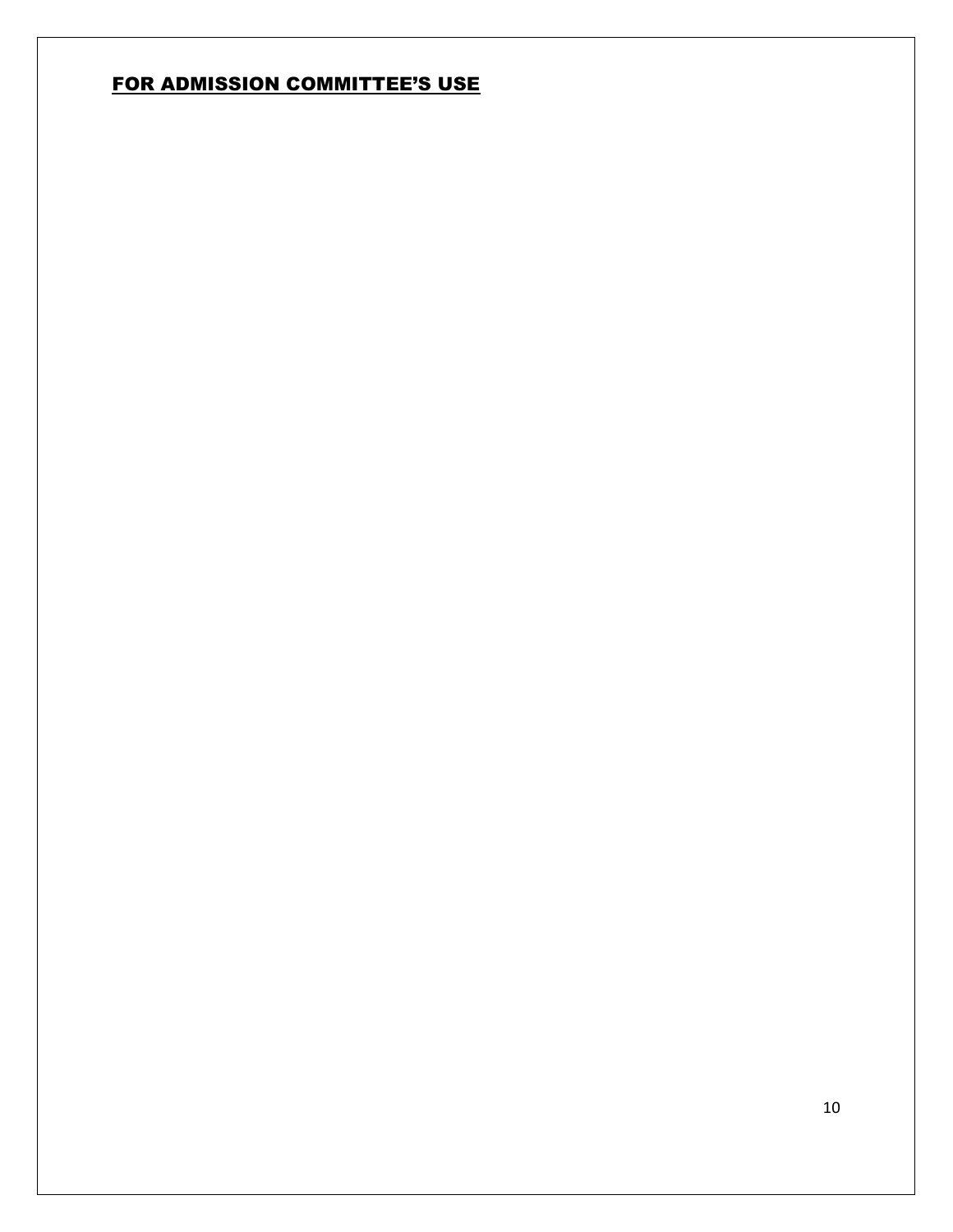# CHARTERED INSTITUTE OF ADMINISTRATORS AND MANAGEMENT CONSULTANTS – GHANA

# MEMBERSHIP APPLICATION FORM

**CIAMC IS A PROFESSIONAL BODY REGISTERED UNDER THE PROFESSIONAL BODIES REGISTRATION DECREE, 1973 (NRCD 143) FOR THE PROFESSION OF PROFESSIONAL ADMINISTRATION & MANAGEMENT CONSULTANCY PRACTICE IN GHANA** 

**1. Title :( Dr., Prof., Nana, Mr., Mrs., Miss, Alhaji, Rev, Pastor, etc)** 

### WORK DETAILS

| 11 |
|----|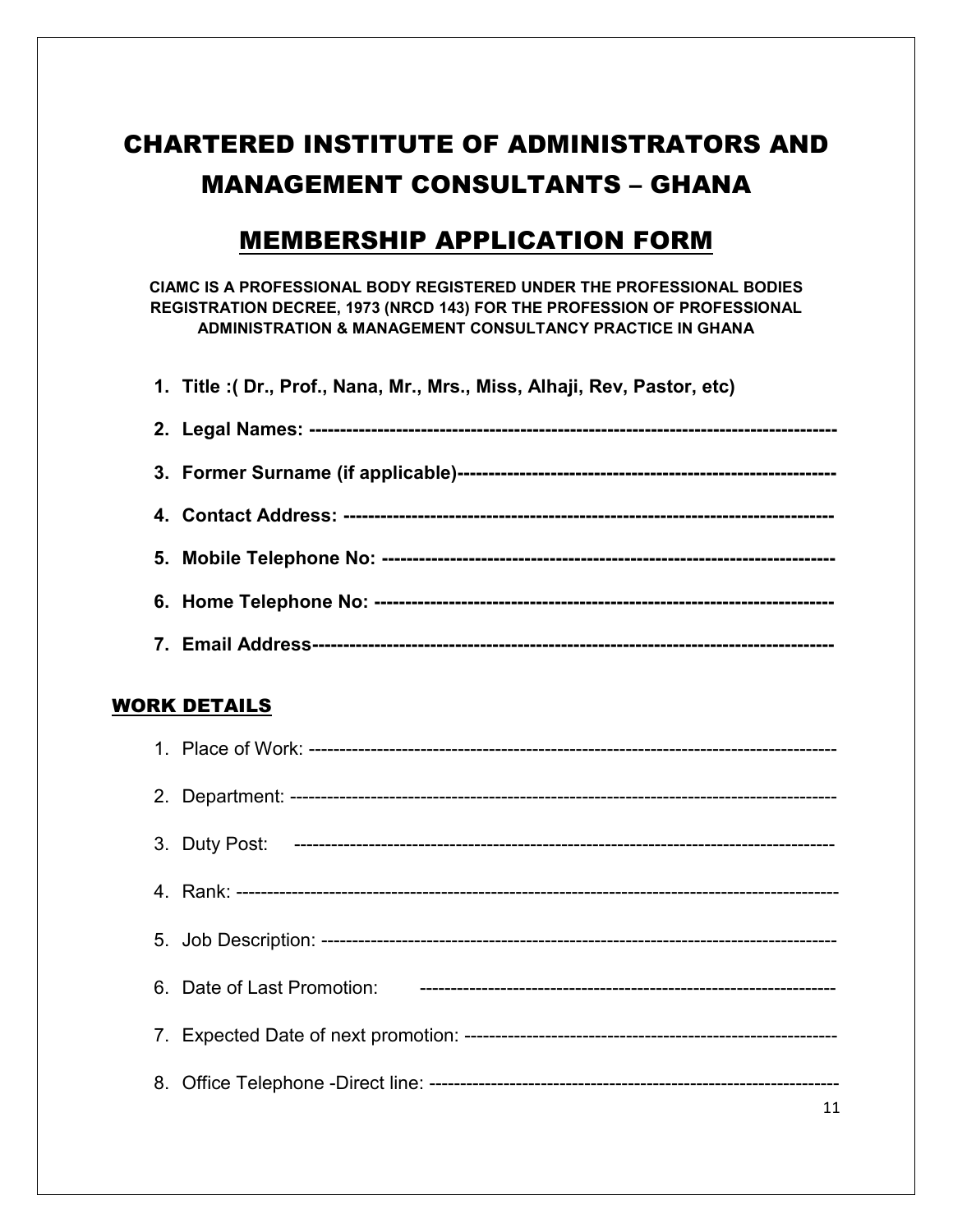|    | <b>EDUCATIONAL QUALIFICATION</b>                                                     |  |  |  |  |
|----|--------------------------------------------------------------------------------------|--|--|--|--|
| 1. |                                                                                      |  |  |  |  |
|    |                                                                                      |  |  |  |  |
|    | 3. List of Seminars, & in- service courses and workshops attended with dates:------- |  |  |  |  |
|    |                                                                                      |  |  |  |  |
|    |                                                                                      |  |  |  |  |
|    |                                                                                      |  |  |  |  |
|    |                                                                                      |  |  |  |  |
|    | 12                                                                                   |  |  |  |  |